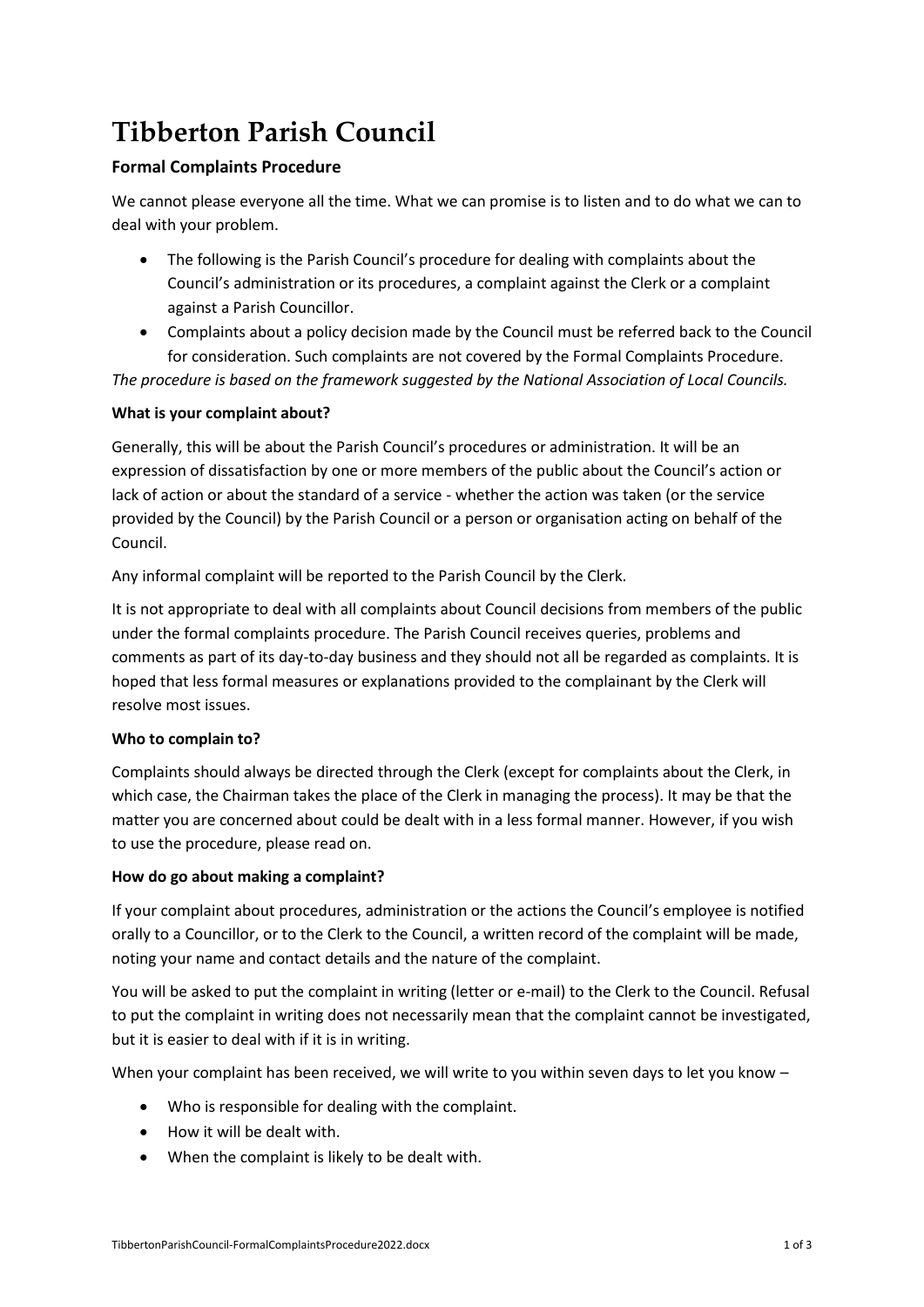#### **How to make a complaint?**

Complaints can be made in any of the following ways:

- Write to or email the Clerk to the Parish Council (see Website for details).
- Write to or email the Chairman of the Parish Council (see Website for details).
- If the complaint is about the Clerk, write or email the Chairman.
- A received written complaint will be referred to the District Monitoring Officer (MO) by the above. You can report your complaint directly to the District MO (see Website for details).

#### **What happens next?**

On receipt of your written complaint, the Clerk to the Council will seek to settle the complaint directly with you by explaining the Parish Council's position, if this is appropriate. Attempts will be made to resolve the complaint at this stage.

Generally speaking, complainants can expect to receive a response in full within a month of the acknowledgement of the complaint.

#### **What if the complaint is about the ethical behaviour of a Parish Councillor?**

Members of Parish Councils sign a declaration to abide by a Code of Conduct and if they breach that code, there are consequences. A complaint alleging a breach of the Code of Conduct should be made in writing and addressed to either the Chairman of the Parish Council or the Parish Clerk or the Forest of Dean Council's Monitoring Officer. (See website for details)

#### **What if the complaint has been investigated and declared unreasonable or vexatious?**

There will be circumstances when a complainant persists in wishing to pursue a complaint when it clearly has no reasonable basis, or when the Council has already taken reasonable action in response, or where some other process, whether through the courts or some other recognised procedure, should, or has been taken. These matters will be referred to the Parish Council by the Clerk with a summary of the issues and of the attempts made to resolve the complaint.

The Parish Council may, in such circumstances, decide that no further action can usefully be taken in response to the complainant and inform the complainant so, making it clear that only new and substantive issues will merit a response.

#### **What about anonymous complaints?**

Anonymous complaints will be disregarded.

#### **Who else can be asked to respond to a complaint?**

In certain circumstances, procedures/bodies other than the Parish Council may be appropriate in respect of the following types of complaint:

Financial irregularity - statutory right to object to Council's audit of accounts under S.16 Audit Commission Act 1998. On other matters, the council may need to consul its auditor. Criminal activity - the Police